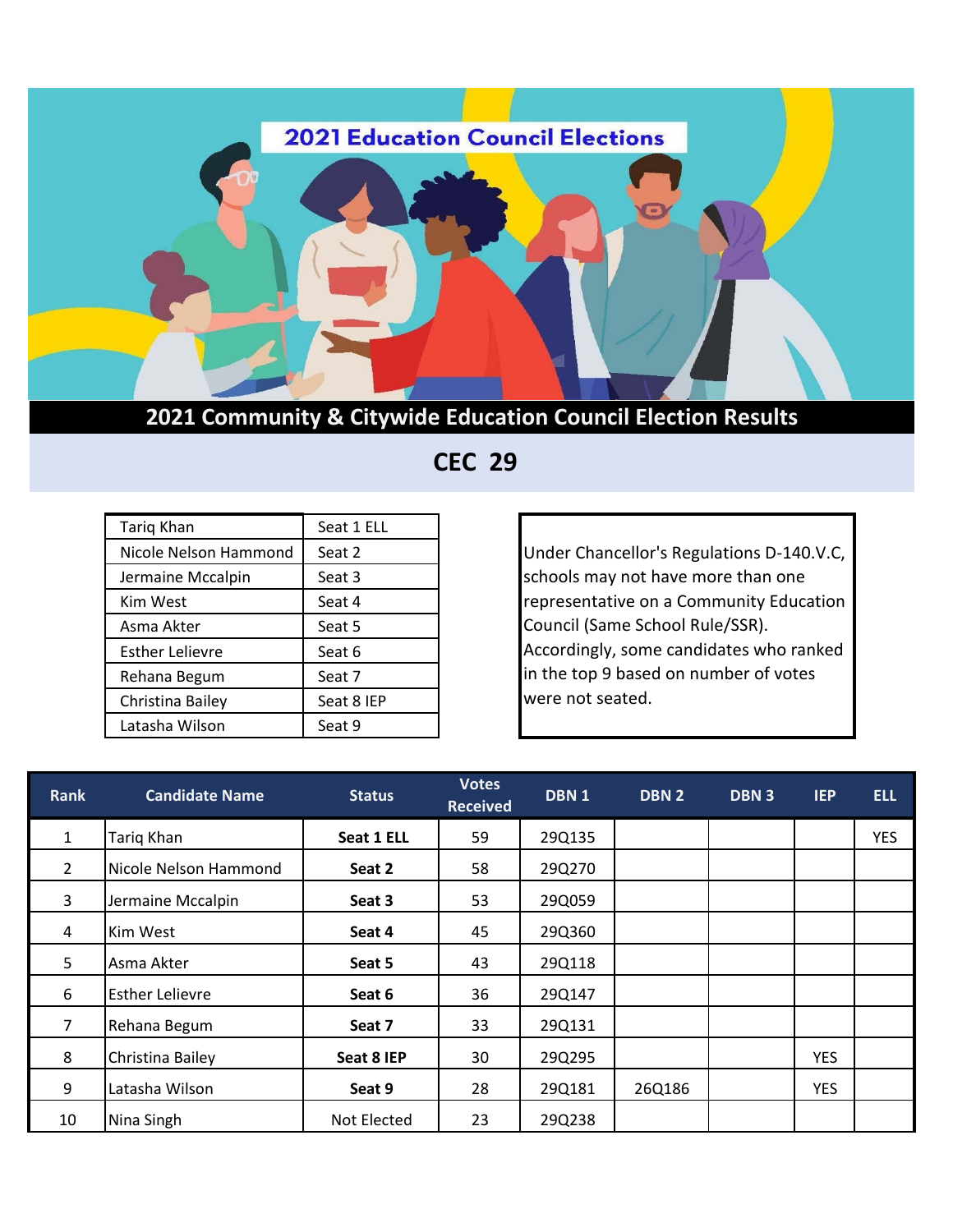| 10 | Lisa Jackson                | Not Elected | 23             | 29Q270 |        |        |  |
|----|-----------------------------|-------------|----------------|--------|--------|--------|--|
| 12 | <b>Erik Stone</b>           | Not Elected | 22             | 29Q360 |        |        |  |
| 12 | Annette Williams            | Not Elected | 22             | 29Q059 | 29Q265 |        |  |
| 14 | Raquel Beckford             | Not Elected | 21             | 29Q327 |        |        |  |
| 15 | Rosayna Perez               | Not Elected | 20             | 29Q356 |        |        |  |
| 15 | Kamrun Haque                | Not Elected | 20             | 29Q035 |        |        |  |
| 17 | Shanna Brown                | Not Elected | 17             | 29Q251 |        |        |  |
| 17 | Jenny Hurtado               | Not Elected | 17             | 29Q131 |        |        |  |
| 19 | Emilisa Trotman             | Not Elected | 16             | 29Q360 |        |        |  |
| 20 | Kenya Edwards               | Not Elected | 15             | 29Q355 |        |        |  |
| 21 | Rakibuddin Khan             | Not Elected | 14             | 29Q095 |        |        |  |
| 21 | Maryam Francis              | Not Elected | 14             | 29Q176 |        |        |  |
| 21 | Kevin Thomas                | Not Elected | 14             | 29Q176 |        |        |  |
| 24 | Joshua Smith                | Not Elected | 12             | 29Q052 |        |        |  |
| 25 | Tushana Stephens            | Not Elected | 11             | 29Q176 | 29Q176 | 17K590 |  |
| 26 | Joanne M. Cherisma          | Not Elected | 10             | 29Q095 |        |        |  |
| 26 | Efrem Barriteau             | Not Elected | 10             | 29Q118 | 22K222 | 22K278 |  |
| 28 | Coleenia Foster             | Not Elected | 9              | 29Q132 |        |        |  |
| 28 | Maya Snaith                 | Not Elected | 9              | 29Q109 | 29Q034 |        |  |
| 30 | Celinese Mahmood            | Not Elected | 8              | 29Q295 |        |        |  |
| 30 | Cecilia Moody               | Not Elected | 8              | 29Q052 | 29Q327 |        |  |
| 30 | Sarah Sabino                | Not Elected | 8              | 29Q238 |        |        |  |
| 30 | Rose Salvodon               | Not Elected | 8              | 29Q109 |        |        |  |
| 34 | Stephanie Coc               | Not Elected | $\overline{7}$ | 29Q033 |        |        |  |
| 34 | <b>Sherly Davius</b>        | Not Elected | $\overline{7}$ | 29Q295 |        |        |  |
| 36 | <b>Chantal Jean Charles</b> | Not Elected | 6              | 29Q035 |        |        |  |
| 36 | Allan Coles                 | Not Elected | 6              | 29Q015 |        |        |  |
| 36 | Anique Joseph               | Not Elected | 6              | 29Q059 | 29Q195 |        |  |
| 36 | Natalie Mclean              | Not Elected | 6              | 29Q176 |        |        |  |
| 36 | Shakira Ruis-Thomas         | Not Elected | 6              | 29Q132 |        |        |  |
| 41 | <b>Ashley Quiller</b>       | Not Elected | 5              | 29Q132 |        |        |  |
| 41 | <b>Massiel Rivas</b>        | Not Elected | 5              | 29Q034 |        |        |  |
| 43 | <b>Garrison Fannell</b>     | Not Elected | 4              | 29Q116 |        |        |  |